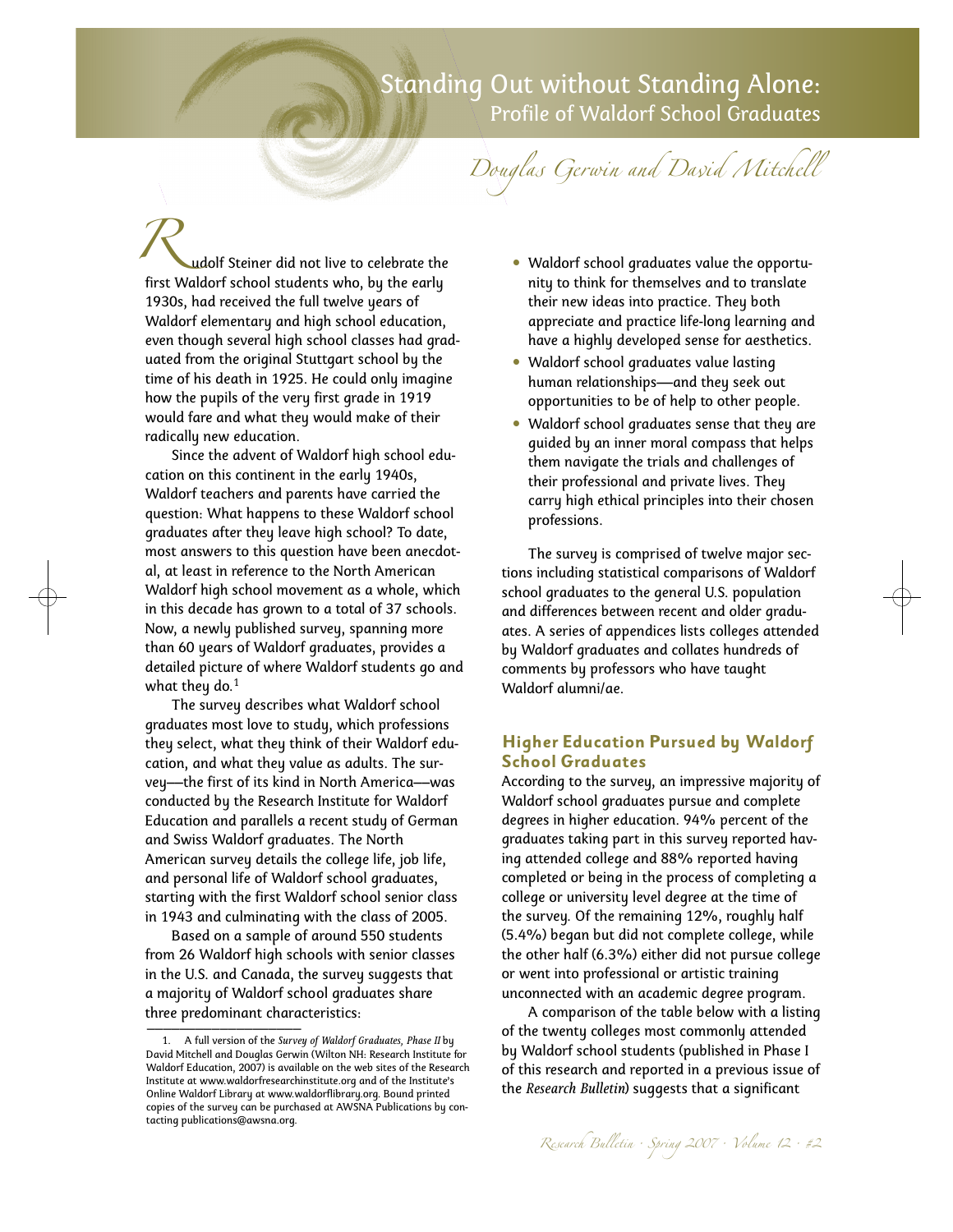| <b>WHERE ARE THE RESPONDENTS GETTING THEIR COLLEGE DEGREES?</b> |                                               |  |  |  |
|-----------------------------------------------------------------|-----------------------------------------------|--|--|--|
| U.S. Colleges and Universities from which Waldorf               | Canadian Colleges and Universities from which |  |  |  |
| Alumni/ae Have Most Frequently Graduated                        | <b>Waldorf Alumni/ae Have Most Frequently</b> |  |  |  |
|                                                                 | Graduated                                     |  |  |  |
| 1. Oberlin College (incl. music conservatory)                   | 1. University of Toronto                      |  |  |  |
| 2. Hampshire College                                            | 2. University of British Columbia             |  |  |  |
| 3. University of California, Santa Cruz                         | 3. Capilano College                           |  |  |  |
| 4. Prescott College                                             | 4. Ontario College of Art and Design          |  |  |  |
| 5. Bennington College                                           | 5. Simon Fraser University                    |  |  |  |
| 6. University of California, Berkeley                           | 6. University of Victoria                     |  |  |  |
| 7. Earlham College                                              | 7. Burlington College                         |  |  |  |
| 8. Emerson College, Boston                                      | 8. California College of the Arts             |  |  |  |
| 9. Harvard University/Radcliffe College                         | 9. Concordia University                       |  |  |  |
| 10. Smith College                                               | 10. Dalhousie University                      |  |  |  |
| 11. St. John's College                                          | 11. Emily Carr Institute of Art and Design    |  |  |  |
| 12. Temple University                                           | 12. McGill University                         |  |  |  |
| 13. Vassar College                                              | 13. Memorial University of Newfoundland       |  |  |  |
| 14. Wesleyan University                                         | 14. Nova Scotia College of Art and Design     |  |  |  |
| 15. Adelphi University                                          | 15. Seneca College                            |  |  |  |
| 16. Amherst College                                             | 16. Toronto School of Homeopathic Medicine    |  |  |  |
| 17. Boston University                                           | 17. Trent University                          |  |  |  |
| 18. Bowdoin College                                             | 18. Vrije Universiteit, Amersterdam           |  |  |  |
| 19. Brown University                                            |                                               |  |  |  |
| 20. Cornell University                                          |                                               |  |  |  |

number of Waldorf alumni/ae participating in the survey transferred from one college to another before graduating. Among the names of American colleges, seven listed in the table of most attended colleges did not appear in the initial listing. These latter include Amherst, Bowdoin, Brown, Prescott, Harvard/Radcliffe, St. John's, and Vassar. This difference suggests that the survey participants tended to transfer to more selective colleges during their university careers. In Canada, a similar trend of undergraduate transfers can be discerned. Overall, in both countries it is clear that Waldorf school graduates attend—and graduate from—a broad range of fine colleges and universities, from small liberal arts colleges to large state universities.

#### **Waldorf College Graduates Compared to the General U.S. College Population**

Participants in the survey who graduated from university during the 1990s were compared to the general U.S. population of that decade in terms of their college majors. The table below shows that the respondents from this period were nearly three times as likely as the general U.S. college population to have studied arts and humanities.

However, the Waldorf respondents were also nearly three times as likely to have studied the social or behavioral sciences. By contrast, the pursuit of a degree in business and management among survey respondents during this time period was about a quarter of the national average. The figure for education is particularly interesting in light of the occupations Waldorf graduates choose after college. While considerably fewer Waldorf alumni/ae study education as an undergraduate, compared to the national average, these same alumni/ae elect the teaching profession over all others fields later in life. This suggests that Waldorf alumni/ae are using their undergraduate education as a time for study rather than as training for a profession.

The comparison outlined in this table challenges the assumption, voiced by some members of the Waldorf school community, that Waldorf school graduates do not go into the sciences. Compared to their non-Waldorf educated peers, up to twice as many Waldorf students go on to study science overall in college, including both the life sciences and the physical sciences. In addition, the survey data indicate that in recent years a higher percentage of graduates from all Waldorf schools have chosen a science major in college.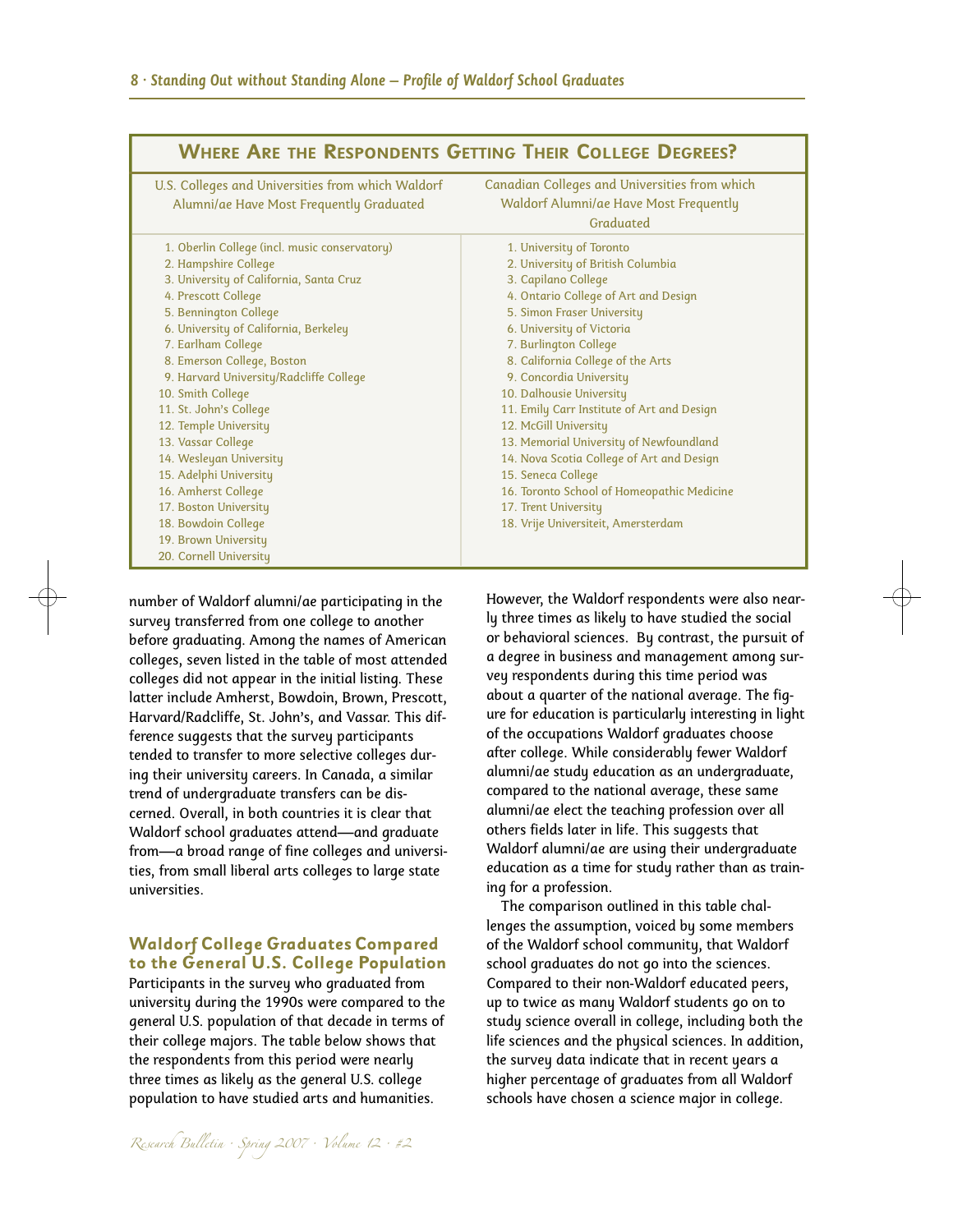| <b>Declared Majors</b>                     | <b>Waldorf Graduates</b><br>between 1991-2002 | <b>General U.S. Population</b><br>between 1991-2002 |
|--------------------------------------------|-----------------------------------------------|-----------------------------------------------------|
| <b>Arts &amp; Humanities</b>               | 39.8%                                         | 14.6%                                               |
| Social & Behavioral Sciences               | 29.9%                                         | 10.9%                                               |
| Life Sciences                              | 9.9%                                          | 6.2%                                                |
| <b>Physical Sciences &amp; Math</b>        | 2.8%                                          | 2.0%                                                |
| Engineering                                | 1.8%                                          | 6.4%                                                |
| <b>Computer &amp; Information Sciences</b> | 2.5%                                          | 6.1%                                                |
| Education                                  | 2.1%                                          | 7.3%                                                |
| <b>Business &amp; Management</b>           | 4.6%                                          | 19.3%                                               |
| Health                                     | 5.6%                                          | 11.6%                                               |
| Other Technical & Professional             | $0.4\%$                                       | $9.7\%$                                             |
| Vocational & Technical                     | 0.7%                                          | 4.4%                                                |

# **WALDORF GRADUATES EXCEED GENERAL U.S. POPULATION IN HUMANITIES AND SCIENCE MAJORS**

Specifically, a greater percentage of Waldorf school graduates from the younger Waldorf schools have gone into the sciences than those graduating from the more mature Waldorf schools.

As one recent graduate (2006) recalls of her years at a Waldorf high school:

In high school, I gained a foundation in real knowledge that is already evident in college. This is true in math and science, not just in art and history. In chemistry at Rochester Institute of Technology (RIT), I can explain to my classmates what happens when a particular acid and a particular base mix because we mixed those chemicals in our chem lab ... in 10th grade. Other students learned about acids and bases from textbooks, or their lab experience wasn't meaningful, and so they can't picture what happens. Classmates and dorm friends constantly ask me how I know what I knowit's not that I know more facts than they do, but that I have remembered what I learned and I know how to connect facts to relate them to what I'm doing. . . .

I know how to seek out my professors to get their help (which many of my classmates don't even think to do) because my high school teachers were always present and helpful. . . . I was able to find my place at a large school— RIT has 15,500 students—because I had made my place at this small school.

## **Professors' Comments on Waldorf School-EducatedUndergraduates**

Professors who had taught Waldorf students as college undergraduates were invited to share their impressions of these students. Among the more than two hundred comments received from these professors, three characteristic observations recurred across the academic disciplines and across a wide range of campuses.

The primary characteristic reported about Waldorf graduates is the holistic and integrative quality of their thinking. Waldorf alumni/ae are perceived as thinking flexibly, often "outside the box," and integrating seemingly unrelated subjects with clarity and courage. One professor commented on his Waldorf undergraduate's ability "to think creatively, to assimilate information as opposed to memorizing isolated facts, [as well as] his love for integrating physical movement with intellectual content areas." Another, reflecting on several Waldorf students he had taught over the years, reported that "all have the same broad approach to education. They are flexible, creative, and willing to take intellectual risks."

A second characteristic of Waldorf undergraduates repeatedly cited is their creative and imaginative capacities, not only in the practice of the arts but also in the study of science. A professor of biological sciences commended a Waldorf student in his classes for her skill in drawing and painting, not merely because she could illustrate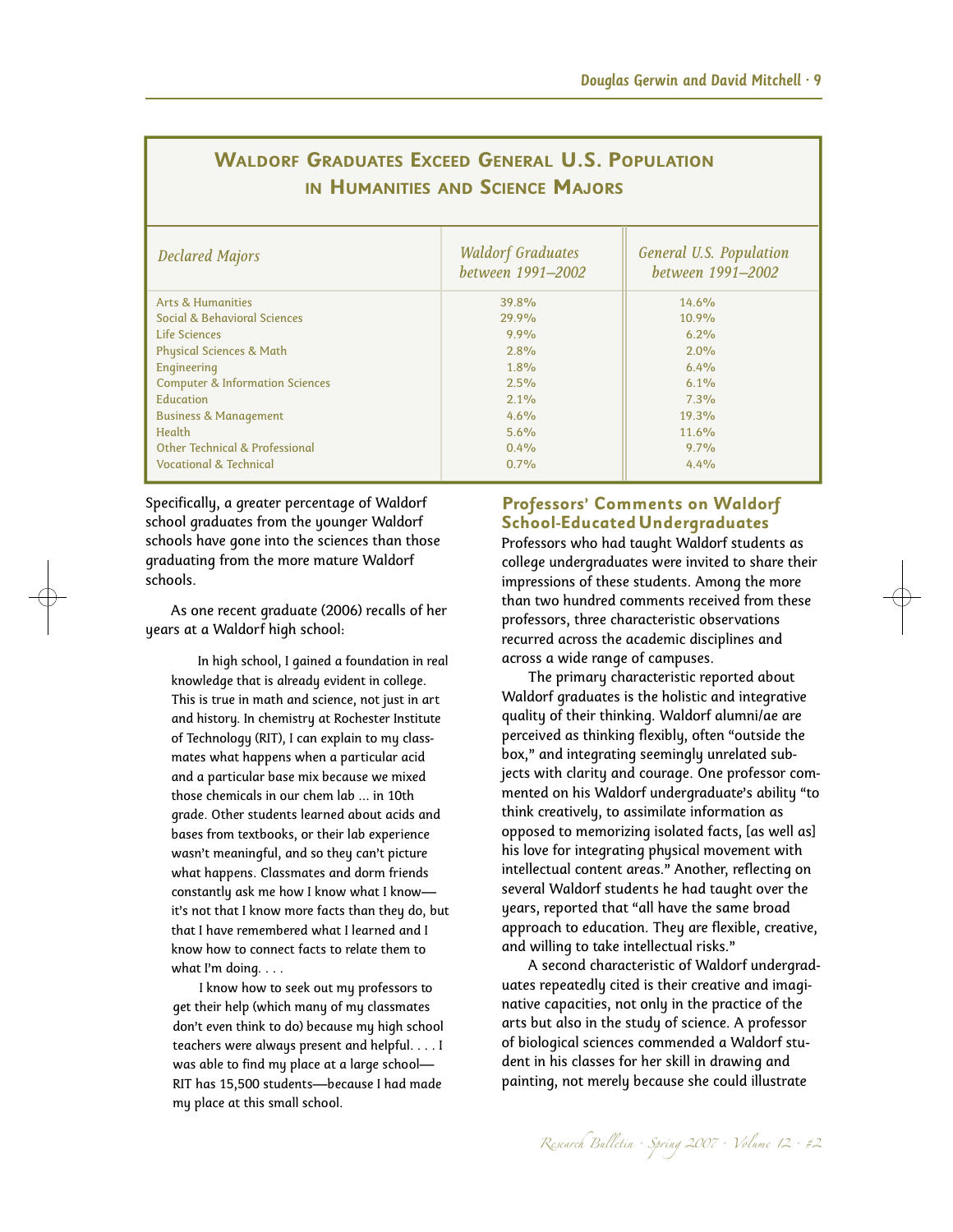what she had seen but because "it allowed her to see more than others did." Another professor noted of a Waldorf undergraduate that his "imagination, his nuanced verbal skills, and his leadership qualities had been richly nourished in him by his prior schooling." A different Waldorf student earned this comment: "She had more confidence in her imagination than did most students."

A third characteristic often noted by the professors about their Waldorf undergraduates is their moral ballast and social caring for others. In a time of rising plagiarism on college campuses (fueled by all manner of internet services and ghost writers, for instance), it was reaffirming to hear a professor say of a Waldorf undergraduate: "Her social awareness is incredibly high, leadership excellent, ethical and moral standards stellar. I interact with many students. Her demeanor, skills, and social standards are the best I've encountered." Another described a Waldorf student she had taught as "a Renaissance man who has been able to find a balance between his intellectual gifts, his athletic interests, and his high ethical and moral standards."

These kinds of comment are consonant with the high ratings that Waldorf students received from their professors in terms of social awareness, communication skills, and personal initiative. Indeed, several professors commended Waldorf students for their love––even their tenacity––for learning. "I never knew [the Waldorf student I taught] to give up on anything," said one professor. "And while she was passionate, she was also steady––even stubborn. If she wanted to pursue a goal, nothing would stop her."

Of the professors who supplied anecdotal observations, a majority said they had no concerns or criticism at all to offer about their Waldorf undergraduates. A few noted some individual weaknesses in writing and computation, and a couple spoke of some emotional naïveté or youthfulness in their Waldorf students. Summing up some mild concerns about several Waldorf students he had taught over the years, one professor concluded: "Given a choice, I would love to educate a Waldorf student anytime."

#### **Relationship of Graduates to Their Career Paths**

Waldorf schools are repeatedly posed the ques-

tion: "Where do Waldorf alumni/ae go after college?" The following responses can be offered, based on the survey participants:

- Among the group as a whole, one in seven (14%) chose education, by far the single most popular career. While younger Waldorf school graduates (in their 20s) list this field as one of their preferred choices, they are about half as likely to become teachers as are Waldorf graduates in their 30s and up. This suggests that Waldorf alumni/ae are likely to enter some other profession before becoming teachers.
- A career in one of the arts accounts for more than one in five of the younger survey participants (21%) and one in six (17%) of the older participants, suggesting that some Waldorf graduates who start out in a profession directly involving the arts may leave it as they grow older.
- About twice as many younger Waldorf graduates—one in eight, or 13%—are entering professions associated with science and technology, including environment and agriculture, compared to older alumni/ae (in their 30s and up), of whom only one in fifteen, or around 7%, list these fields as their profession. This statistic is consistent with the growing trend among younger Waldorf alumni/ae to choose science as a major in college.

By contrast, six times as many older graduates (8.6%) list writing as their profession as do younger graduates (1.4%).

Overall, these numbers suggest that Waldorf school graduates tend to choose professions involving strongly social elements. The five most popular professions—education, fine and studio arts, administration, performing arts, and health or medicine—all entail the development and use of strong social skills.

#### **What Is Important in the Work Place?**

Participants were asked to rank from 1 to 5 ("totally unimportant" to "extremely important") which aspects of their current or most recent employment were most important to them. Highest scores went to "good work atmosphere," which was rated as very important or extremely important by 94% of the respondents. Not a sin-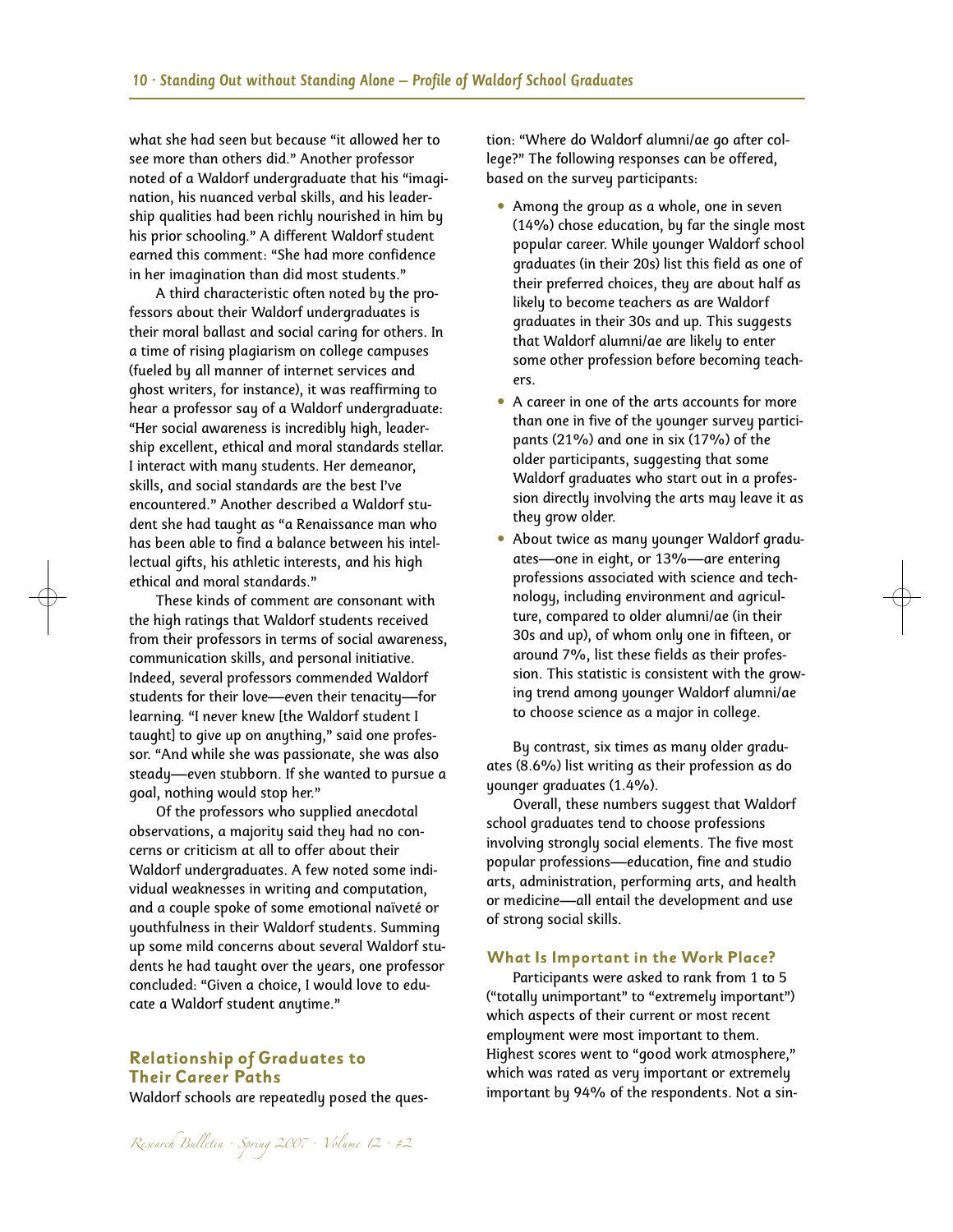| <b>OCCUPATIONS UNDERTAKEN AFTER EARNING UNDERGRADUATE DEGREES</b> |                               |           |           |  |  |  |
|-------------------------------------------------------------------|-------------------------------|-----------|-----------|--|--|--|
| Ranked most to least frequent for all participants                | 1943-2005<br>all participants | 1943-1993 | 1994-2001 |  |  |  |
| Education                                                         | 14.1%                         | 17.2%     | 9.1%      |  |  |  |
| Fine and Studio Arts (incl. Architecture)                         | 9.8%                          | 9.9%      | 9.8%      |  |  |  |
| Administration, Management, and Development                       | 8.8%                          | 8.2%      | 9.8%      |  |  |  |
| Performing Arts (Broadcasting, Dance, Film, Music, Theater)       | 8.5%                          | 6.9%      | 11.2%     |  |  |  |
| Health and Medicine                                               | 8.0%                          | 8.2%      | 7.7%      |  |  |  |
| <b>Business</b>                                                   | 6.9%                          | 7.7%      | 5.6%      |  |  |  |
| <b>Various Professions or Trades</b>                              | 6.9%                          | 6.0%      | 7.7%      |  |  |  |
| Publishing, Journalism and Writing                                | 5.8%                          | 8.6%      | 1.4%      |  |  |  |
| <b>Sciences and Technology</b>                                    | 5.8%                          | 4.3%      | 8.4%      |  |  |  |
| Environmental, Horticulture, and Agriculture                      | 3.4%                          | 2.6%      | 4.9%      |  |  |  |
| Government, Politics, Lobbying, Planning                          | 3.2%                          | 3.4%      | 2.8%      |  |  |  |
| Not-for-Profit and Volunteer                                      | 2.9%                          | 1.7%      | 4.9%      |  |  |  |
| Social and Human Services                                         | 2.7%                          | 3.4%      | 1.4%      |  |  |  |
| <b>Advertising and Marketing</b>                                  | 2.4%                          | 3.4%      | 0.7%      |  |  |  |
| <b>Trades: Construction and Mechanical</b>                        | 2.4%                          | 1.7%      | 3.5%      |  |  |  |
| Engineering                                                       | 1.9%                          | 2.1%      | 1.4%      |  |  |  |
| Retail                                                            | 1.9%                          | 0.0%      | 4.9%      |  |  |  |
| Office and Clerical                                               | 1.6%                          | 1.7%      | 1.4%      |  |  |  |
| Law                                                               | 1.3%                          | 1.3%      | 1.4%      |  |  |  |
| <b>Raising Family</b>                                             | 1.3%                          | 1.7%      | 0.7%      |  |  |  |
| Athletics/Sports                                                  | 0.5%                          | 0.0%      | 1.4%      |  |  |  |

gle respondent rated this aspect of work as totally unimportant or unimportant. Next highest aspects included "ethical principles of the profession," "chance to help others," "chance to introduce one's own ideas," and "self-reliance at work," all of which were rated as very or extremely important by more than 80% of the respondents. Barely two percent of respondents rated these aspects as unimportant.

By contrast, only 26% of the respondents rated "high income" as very or extremely important, whereas an almost equal 24% rated this aspect of their job as being totally unimportant or unimportant. Similarly, just 25% rated "life-long job security" as very or extremely important, while fully 35% characterized this aspect of their work as totally unimportant or unimportant.

Taken together, the topmost rankings of the table (right)––representing what Waldorf graduates value most highly about their jobs––underscore the theme of social awareness and concern, whereas the least-valued rankings all have to do with self-interest and personal security. In a graphic way, these responses illustrate the general findings of this survey, namely that Waldorf graduates are more likely than not to put the interests and needs of others ahead of their own.

| <b>WORK FORCE EXPERIENCE ASSESSMENT</b><br>(Ranked by importance) |                  |     |            |  |  |
|-------------------------------------------------------------------|------------------|-----|------------|--|--|
| Responses:                                                        | $1 + 2$          | 3   | $4 + 5$    |  |  |
| 1. good work atmosphere                                           | 0%               | 6%  | 94%        |  |  |
| 2. introduce own ideas                                            | 2%               | 16% | 82%        |  |  |
| 3. ethical principles                                             | 2%               | 16% | 82%        |  |  |
| 4. self-reliance at work                                          | 2%               | 16% | 82%        |  |  |
| 5. chance to help others                                          | 3%               | 15% | 82%        |  |  |
| 6. contact with others                                            | 3%               | 17% | 80%        |  |  |
| 7. self-development                                               | 5%               | 22% | <b>73%</b> |  |  |
| 8. free time                                                      | 7%               | 34% | 60%        |  |  |
| 9. safe workplace                                                 | 119 <sub>o</sub> | 31% | 58%        |  |  |
| 10. flexible schedule                                             | 7°/6             | 36% | 57%        |  |  |
| 11. recognition of achievement                                    | 9%               | 34% | 57%        |  |  |
| 12. repute of profession                                          | 14%              | 34% | 52%        |  |  |
| 13. chance to lead other                                          | 13%              | 38% | 49%        |  |  |
| 14. career path                                                   | 15%              | 37% | 48%        |  |  |
| 15. promotion                                                     | 20%              | 39% | 41%        |  |  |
| 16. my children's needs                                           | 4%               | 62% | 34%        |  |  |
| 17. being self employed                                           | 26%              | 45% | 29%        |  |  |
| 18. high income                                                   | 24%              | 50% | 26%        |  |  |
| 19. life-long job security                                        | 35%              | 40% | 25%        |  |  |

Research Bulletin · Spring 2007 · Volume 12 · #2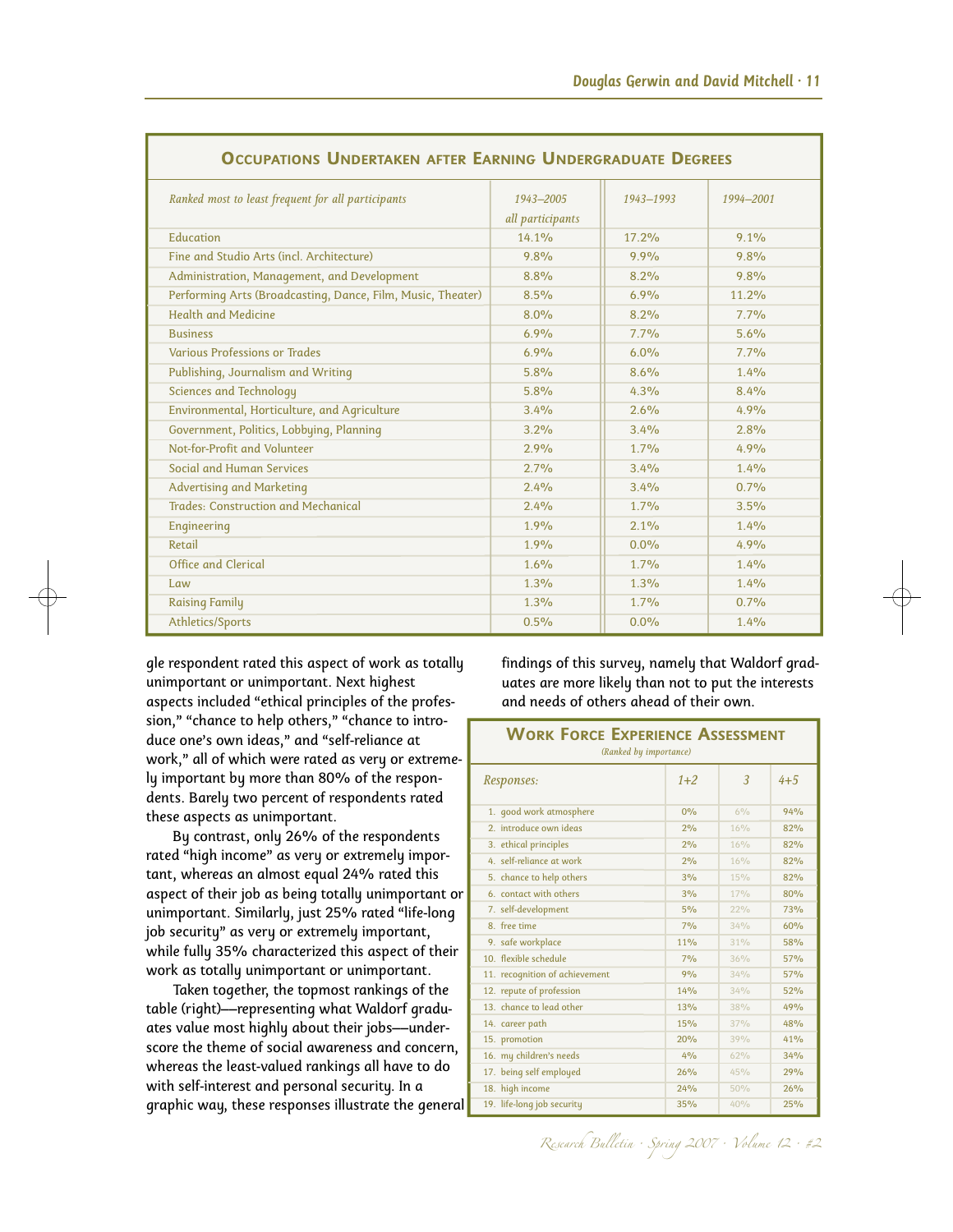Whether new to the job market or long-standing participants in it, these graduates rank matters of self-promotion, personal career path, personal wealth, and job security well below their wish to help others, uphold the ethical principles of the profession, and ensure a good working atmosphere. Even those personal needs strongly valued––such as having a job compatible with their children's needs and seeking opportunities for self development––are couched in terms that relate to others, whether they be members of a family or colleagues in a profession. In a climate of troubled work ethic and shaky social conscience, as witnessed in recent scandals on Wall Street and the melt-down of major corporations, Waldorf graduates are bucking the trend. They place world-interest ahead of self-interest.

In a separate question, Waldorf graduates were asked to choose three life skills to which they attached most importance. As shown in the chart below, communication, truthfulness, problem solving skills, and ethical values were held in the highest regard. As it happens, these are precisely the qualities that their professors singled out as being the strongest attributes of Waldorf students in college. The respondents also placed a much higher value on initiative than they did on leadership, sociability, or reputation. Wealth and control received the lowest rankings in importance. Among other important life skills, participants most commonly listed creativity, compassion, kindness, and empathy.



#### **Waldorf School Graduates and TheirRelationships**

In all, 96% of the participants responding to this question placed an extremely or very high value on friendships, and 78% found their friendships very or extremely satisfactory. By contrast, not a single respondent (0%) spoke of friendships as having no or only slight value, and just 2% of respondents felt somewhat or extremely unsatisfied with their friendships. These numbers support the assertion made by many Waldorf graduates that Waldorf education taught them how to recognize the worth of other human beings and to strive for productive relationships with them.

#### **Graduates' Assessment of Life and Life Skills**

Graduates were posed three open-ended questions about their general experience of life:

- 1. What has been your greatest gift thus far in life?
- 2. What has been your greatest challenge thus far in life?
- 3. What brings you the greatest joy in life?

In response to the questions concerning greatest gift and greatest joy, the respondents cited most often their immediate family, meaning either their parents and siblings or their spouse and children. They also cited as gifts or joys—but also sometimes as major challenges—friends and relationships, secondary education, artistic practice, helping others, health and illness, and the cultivation of a balanced private and professional life. Concerning greatest challenge, the most common response described various forms of self-questioning including self-doubts, fears, and lack of selfknowledge. Several respondents noted that their greatest gifts were also their greatest challenges—for instance, their children, marriages, relationships with parents, or state of physical well being.

From more than 2,000 responses to these questions, one can see the value that Waldorf graduates place on social interactions with other human beings. Of the five most frequent response categories, three deal explicitly with social life: family, friends and relations, and social interactions. The remaining two top responses deal with lifelong learning and the practice of the arts. Very few of the individual responses have an overtly self-focused tone or intention. There were only three references to seeing movies and one each to playing computer games, buying merchandise, driving a car, or watching TV. Indeed, the graduates said they were much more likely to practice the arts than look at television programs.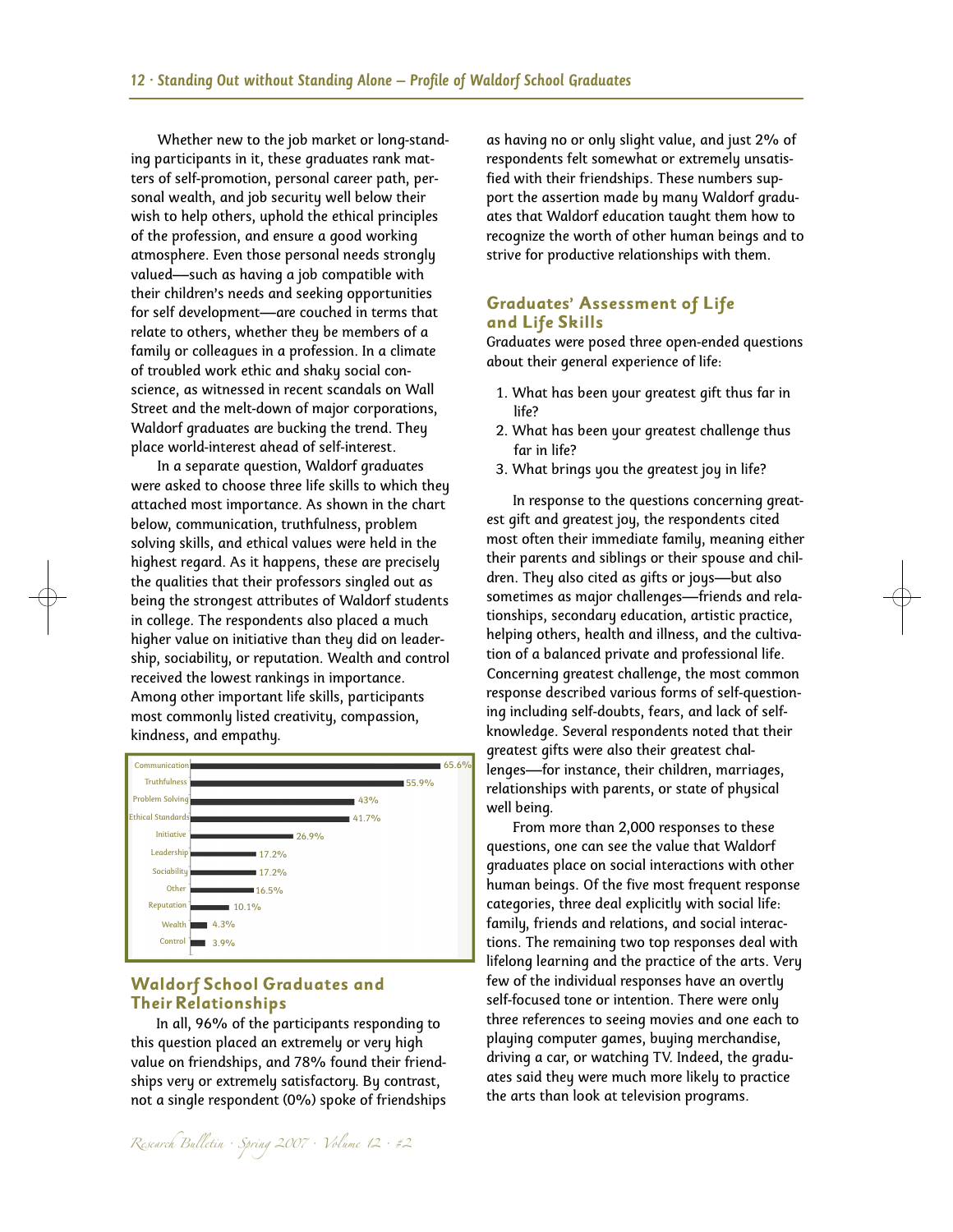Instances of wealth, fame, and property received no mention at all.

#### **Graduates' Reflections on Their Waldorf Education**

Survey participants were asked, "If you were to become responsible for the education of a child, would you send the child to a Waldorf school?" Of the 422 respondents who answered this question, the yeas outnumbered the nays 10 to  $1 - 240$  in the affirmative, 24 in the negative. An additional 158 respondents, or 37% of the total, however, gave qualified answers that hinted at some of the reservations Waldorf graduates might have about sending children to a Waldorf school. Of these 158 qualified answers, 67% cited distance to the nearest Waldorf school and the cost of tuition as reasons. 19% of these responses expressed concerns about academic standards and the abilities of the likely class teachers, especially regarding their social relations and academic standards. 15% stated that the decision would depend on their child's needs or desires. An additional 12% stated that while they would send their children to a Waldorf lower school, they would be less likely to send them to its upper elementary or high school.

In a separate question, survey participants were asked to describe what first came to mind when they thought back on their years in a Waldorf school. Generally the students' first reflections on their Waldorf experience were suffused in images and sensations that spoke of being warm, safe, nurturing, tolerant, well-rounded, beautiful, caring, or magical. Many of the respondents strongly recalled sensory experiences: the smell of beeswax, the feel of freshly carded wool, the texture of wood, the feel of large block crayons, the taste of warm soup, the patterns of ice crystals in watercolor paintings. Some of their most vivid and poignant memories harked back to their earliest days in a Waldorf preschool.

While a few students felt, as they looked back on their Waldorf experience, that they were not adequately prepared for college, in science or in math for instance, others said they were more than prepared for the transition. Wrote one student: "I didn't know it at the time, but my academic preparation in high school was more than adequate for the rest of my academic career, and my artistic and spiritual preparation put me on

more comfortable footing in life than some of my peers." Though a few students felt "stifled" by the small size of their classes, many reported how closely they related to their classmates and teachers, even to the point of staying in touch with them long after graduating from high school. The closeness of the students, in the words of one graduate, "forced all of us to overcome our differences and our grudges as quickly as we came by them and taught us to work through trivial drama and value each other for our true potential."

By the same token, in their initial reflections on their Waldorf school experience, the graduates appreciated the importance of a well-rounded education. There were a few students who were critical of the emphasis placed on the arts, and there were others who felt insufficiently challenged because of a wide range of ability among their classmates. But most respondents felt the full range of subjects required of all students served them well. "It is the well-rounded approach that stands out the most," wrote one graduate. "For me, exposure to the arts and music, and learning by doing, are the characteristic traits of Waldorf education." In the words of another graduate, "Waldorf education prepared me for anything and everything!"

### **Life-long Importance and Influence of Waldorf Education**

Participants were asked to rate aspects of their lives, first in terms of their importance and second in terms of the influence that their Waldorf education had on these same aspects. The influence and importance of Waldorf education were greatest for developing creative capacities, love of learning, self-expression, interest in different points of view, and the ability to work with others. Waldorf education had the least influence on and importance for spiritual, religious, and political orientation; interest in anthroposophy; professional choice; and taking care of the sick. Excluding the last category, the respondents felt that their education had left them free to choose their own paths in life in all of these regards.

In a separate question, graduates were asked to list those aspects of their Waldorf education that they rejected at the time but that they now see differently. Their examples were collated under seven major headings: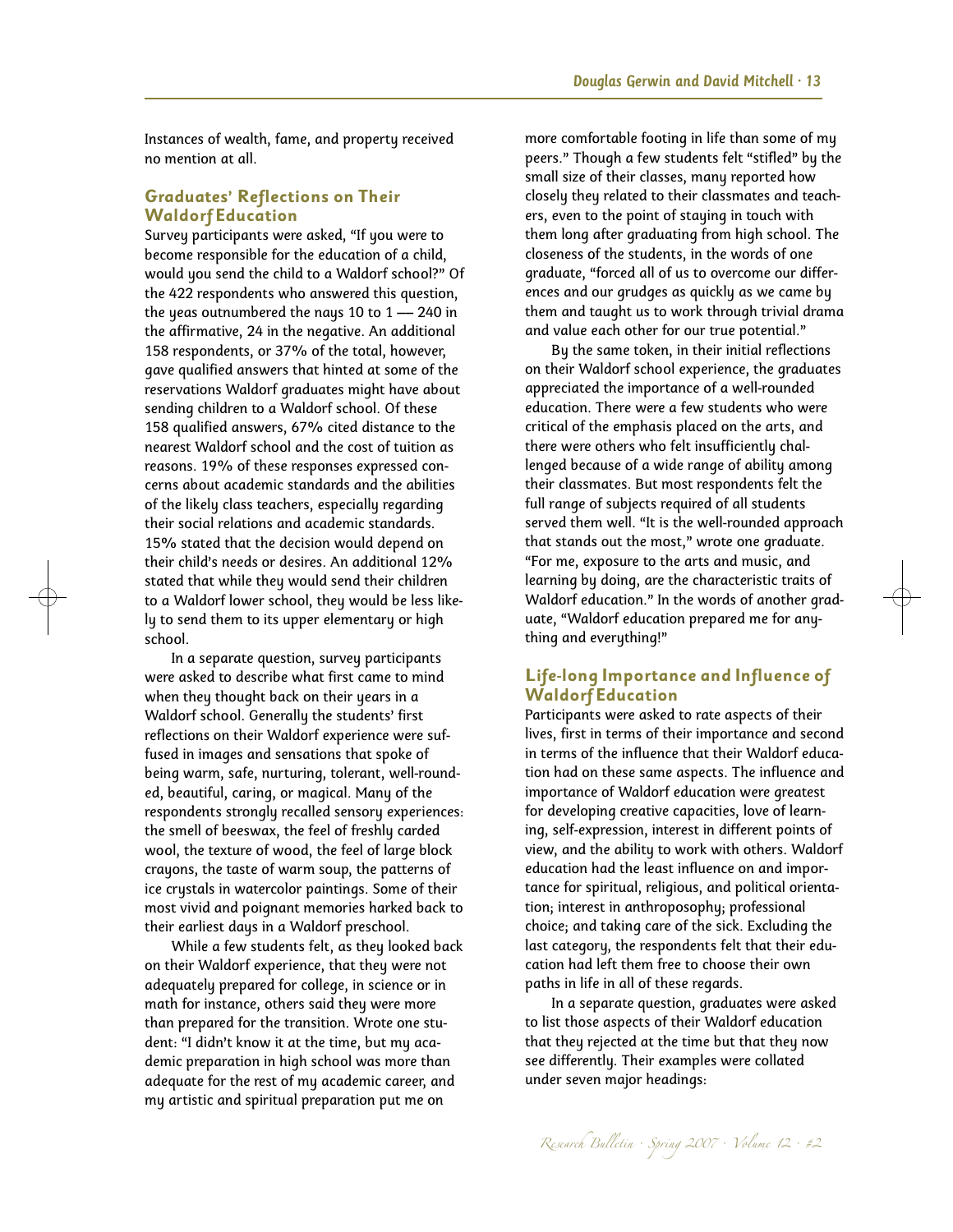- eurythmy
- nurture/discipline
- holistic, multi-faceted curriculum
- media restrictions
- spiritual foundation of the education
- tolerance of different beliefs and ideas
- activities to develop the will

In each of these categories, respondents recognized a basic principle or practice of Waldorf education. Some students noted, for example, that, although they had rejected eurythmy as students, it had continued to help them in their poise and posture well into their adult years.

Others appreciated the rhythms and rituals of nurturing and discipline surrounding lower school students (and, in a different way, high school students) that are intended to develop a strong sense of independence and resilience in them as adults. "I now acknowledge many silly things such as the importance of proper school attire, the importance of daily rhythm, and other things that I did not understand as a child," one respondent commented. The holistic curriculum allows a student to leave the school with what one student described as the feeling: "I can take on anything, if I set my mind and heart and shoulder to it." Media restrictions, especially as they are applied in the lower grades, help students to develop their own powers of imagination and mental picturing so that they can withstand pressures to conform to social conventions. One respondent reported: "I resented restrictions placed on TV, but I am now thankful that I grew up without one. In fact, I credit its absence with my ability to think creatively, open-mindedly, and critically about the world."

The spiritual foundation of the education, far from inculcating belief and doctrine in the students, actually helped them find their own heartfelt concerns and convictions, based on their own thinking and striving, not upon what they were told in school. In the words of one graduate: "I vehemently rejected the overtly (as seen through the eyes of a fourteen-year-old) spiritual influence and presence in the education. In retrospect, I could not be more thankful for its integral and fundamental place in the philosophy of Waldorf education." Said another graduate: "I wish I had said the morning verse every morning."

To learn in small classes with broad ranges of learning ability, far from preventing students from exercising their potential, actually calls it forth since these class settings demand that they learn to accept more than their own gifts and values that is, to learn tolerance of different beliefs and ideas from those who surround them. "I did not like having such a small social circle," one respondent admitted, "but it taught me tolerance." Another graduate noted: "The teacher's inclusion of different learning styles slowed the pace and prepared me to develop patience for others."

And, finally, regarding activities to develop the will, the value of doing something, even repeatedly, that initially may be unappealing but which builds basic capacities during the formative years, cannot be overestimated in terms of lasting moral and hygienic efficacy. It is the antidote to self-doubt and self-hate as well as existential fears and dependencies of all kinds. "I did not want to knit instead of reading or doing math as a second grader," one student recalled. "Now I am grateful for it."

#### **Relationship to Anthroposophy**

Participants were asked to characterize their relationship to anthroposophy. While a majority of the respondents reported a neutral or indifferent relation to anthroposophy and a very small percentage expressed negative feelings or rejection of anthroposophy, nearly equal percentages selected the options of "practicing or engaged" and "critical or skeptical." An examination of the 65 responses written in the open-ended "Other" category reveals that a third of these respondents characterized their relationship to anthroposophy as ambivalent, as in the following: "Accept and reject certain aspects of it." "Both positive and critical." "Very skeptical on some levels, appreciative on others." A quarter of the "Other" respondents reported that they did not know what anthroposophy was since they had never been taught it in a Waldorf school—an interesting response, given the criticism sometimes heard that Waldorf schools teach anthroposophy and thereby indoctrinate their students.

#### **Studying the Data through StatisticalLenses**

As part of the analysis of this survey, Ida Oberman, a professional statistician, organized

Research Bulletin · Spring 2007 · Volume 12 · #2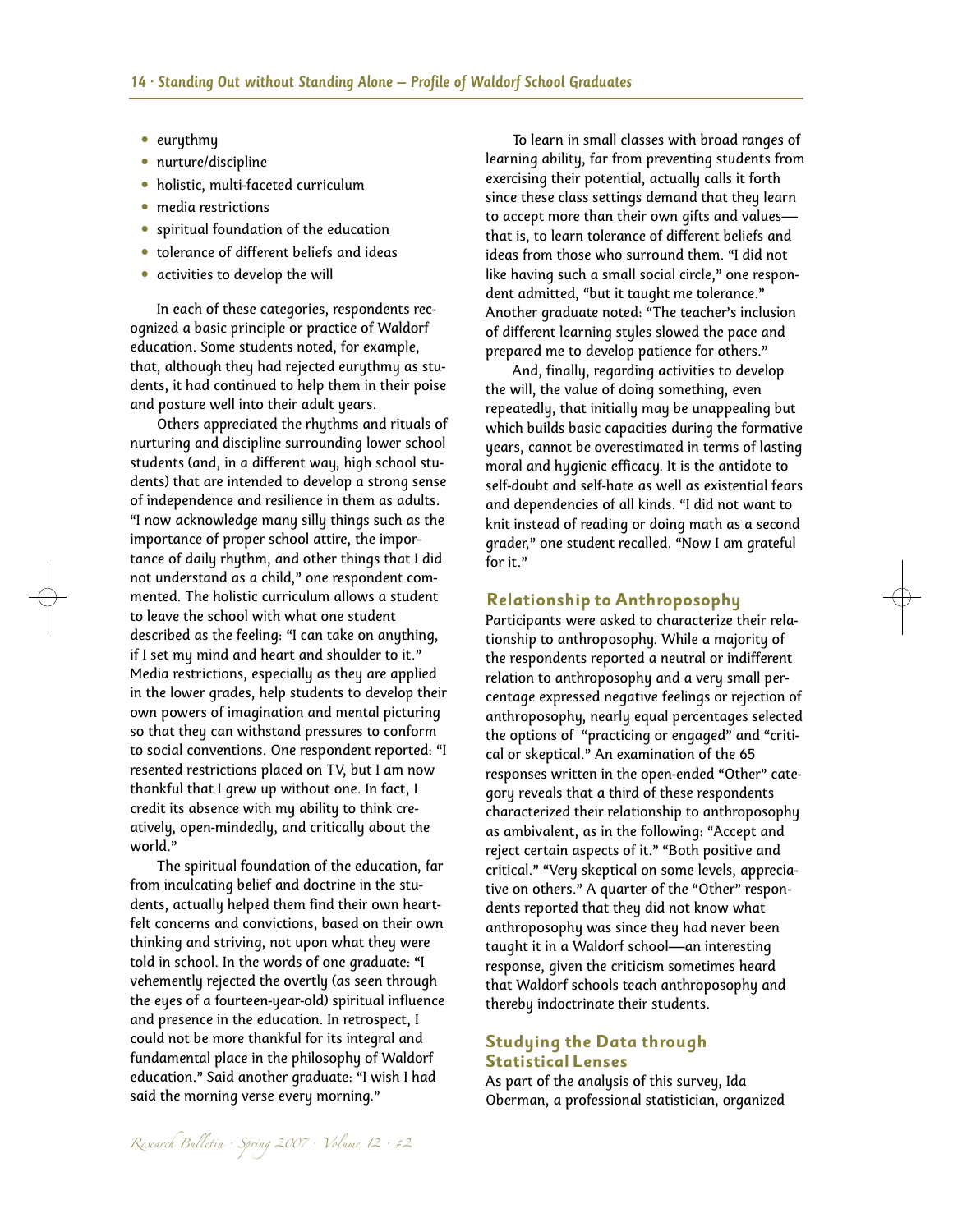the data into different groupings and then tested for statistical significance across the following variables:

- Responses by years enrolled in a Waldorf school (1–9 years or 10–14 years)
- Responses by year of graduation from a Waldorf school (1943–1967; 1968–2000; 2001–2005)
- Responses by year Waldorf high school was established (1942–1964; 1965–1996; 1997–2001)
- Responses by region (East Coast, Midwest/South, West Coast, Canada)
- Responses by level of post-high school education (no college, college/graduate student, college/university graduate)
- Responses by Waldorf high school student only or Waldorf high school and elementary school student
- Responses by relationship to anthroposophy

In many cases, no statistically significant differences could be discerned across these different groupings. For instance, in reference to college and career choices, there were no statistical differences among those respondents who attended mature compared to young Waldorf high schools, suggesting there is no inherent disadvantage in attending a newly formed Waldorf high school in terms of college acceptance or choice of professions. In a few cases, some modest statistical variation was evident––for instance, with regard to patterns of human values and interests. A detailed report of this statistical analysis can be found in the full version of the survey.

To take one comparison, a study on "Social Isolation in America" reports that Americans today have fewer friends ("friends" being defined as people with whom one can discuss important matters). Between 1985 and 2004, according to this study, the number of people who report having not a single social confidant tripled; as well, the percent of respondents who reported having at least one friend dropped from about 73% to about 51%. Robert Putnam captures the significance of these trends in his study, *Bowling Alone: The Collapse and Revival of American Community*:

The large master trend . . . is that over the last hundred years technology has privatized our leisure time. The distinctive effect of technology has been to enable us to get entertainment and information entirely alone. ...That is from many points of view very efficient… [but also] fundamentally bad because the lack of social contact, the social isolation means that we don't share information and values and outlook that we should.

The survey of Waldorf graduates––which highlights their emphasis on friendship, social relations, and the practice of the arts––suggests that, counter to national trends, Waldorf graduates do not "bowl alone."

#### **Closing Image: A Profile**

By design, this survey of Waldorf school graduates solicited both quantitative and qualitative data in order to form a living yet statisticallybased portrait. The thrust of this research was not to give sole credit to Waldorf schools for the achievements of their alumni/ae but to paint a picture of these graduates as a way of seeing who they are as they head out into the world.

As the survey itself makes clear in a final section, Waldorf school students are, by virtue of their parents' decision to enroll their children in a Waldorf school, a self-selecting population. The nature of this survey (based by necessity on those graduates who had stayed in touch with their schools) further narrowed this selection. For these and for other reasons, the survey makes no claim to draw causal connections between a student's Waldorf school experience and his or her successes and challenges in life. Rather, the survey aims to say: "Here are some typical qualities of Waldorf school graduates, and this is what they tell us about who they are and what they are doing with their lives."

In this spirit, the survey includes a summary portrait of a Waldorf school graduate that identifies statistically frequent characteristics and pulls together statements that are held most passionately by the greater number of graduates.

––––––––––––––––––––––––

*Douglas Gerwin (Director of the Center for Anthroposophy) and David Mitchell (Chairman of AWSNA Publications) are Co-Directors of the Research Institute for Waldorf Education. Both have many years of experience in the classroom and each has written and lectured extensively about Waldorf education.*